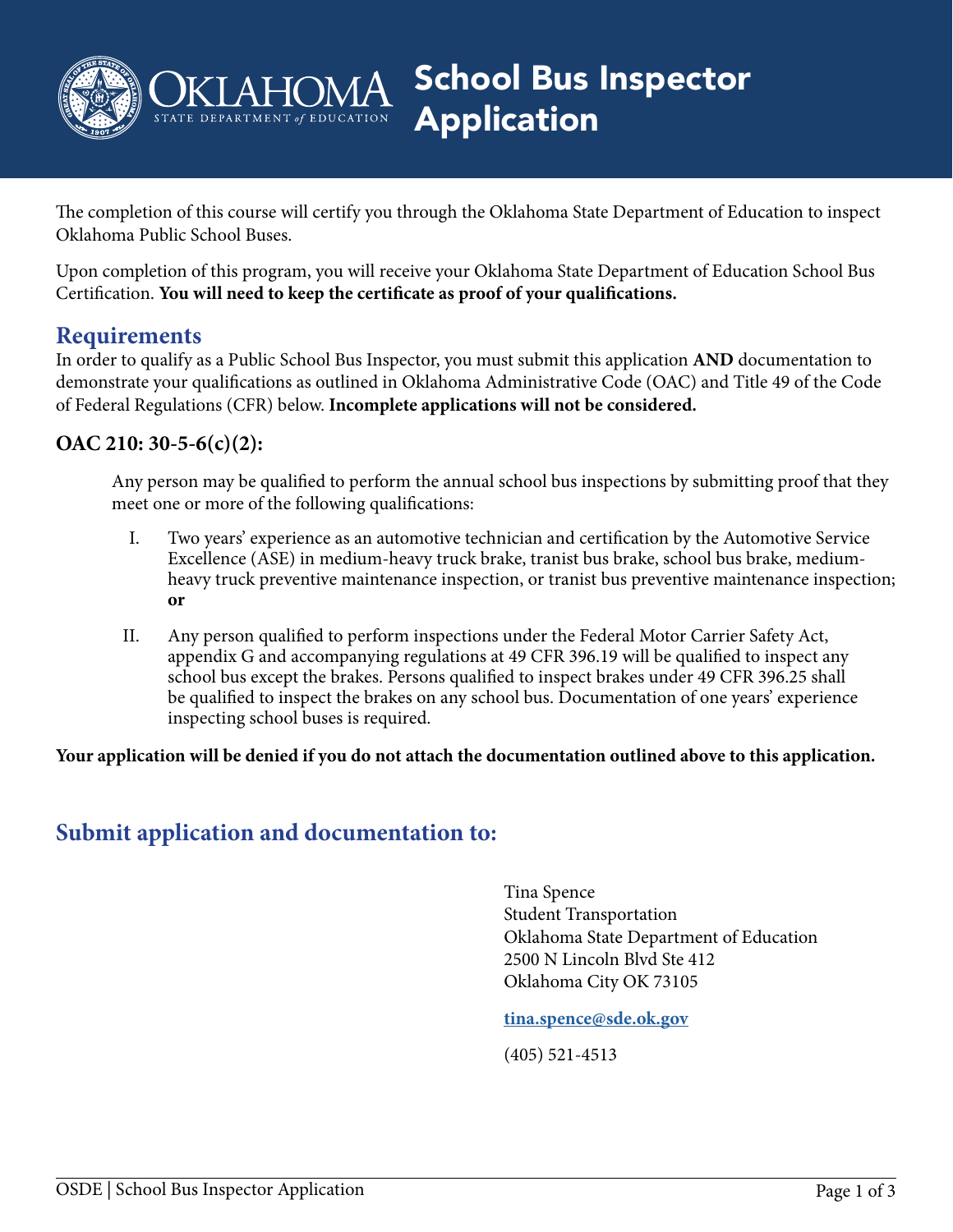

School Bus Inspector Application

# **Applicant Information**

| <b>Full Name</b>          |                                     |           |              |  |  |
|---------------------------|-------------------------------------|-----------|--------------|--|--|
| Mailing Address           |                                     |           |              |  |  |
| City                      |                                     | State     | ZIP Code     |  |  |
| Phone Number              | Email Address                       |           |              |  |  |
| Date of Birth             | CDL Number                          | CDL Class | Endorsements |  |  |
|                           | <b>Current Employer Information</b> |           |              |  |  |
| <b>Current Employer</b>   |                                     |           | Phone Number |  |  |
| <b>Mailing Address</b>    |                                     |           |              |  |  |
| City                      |                                     | State     | ZIP Code     |  |  |
| <b>Employment History</b> |                                     |           |              |  |  |
| Past Employer             |                                     |           |              |  |  |
| Your Title                |                                     | Year From | Year To      |  |  |
| Past Employer             |                                     |           |              |  |  |
| Your Title                |                                     | Year From | Year To      |  |  |